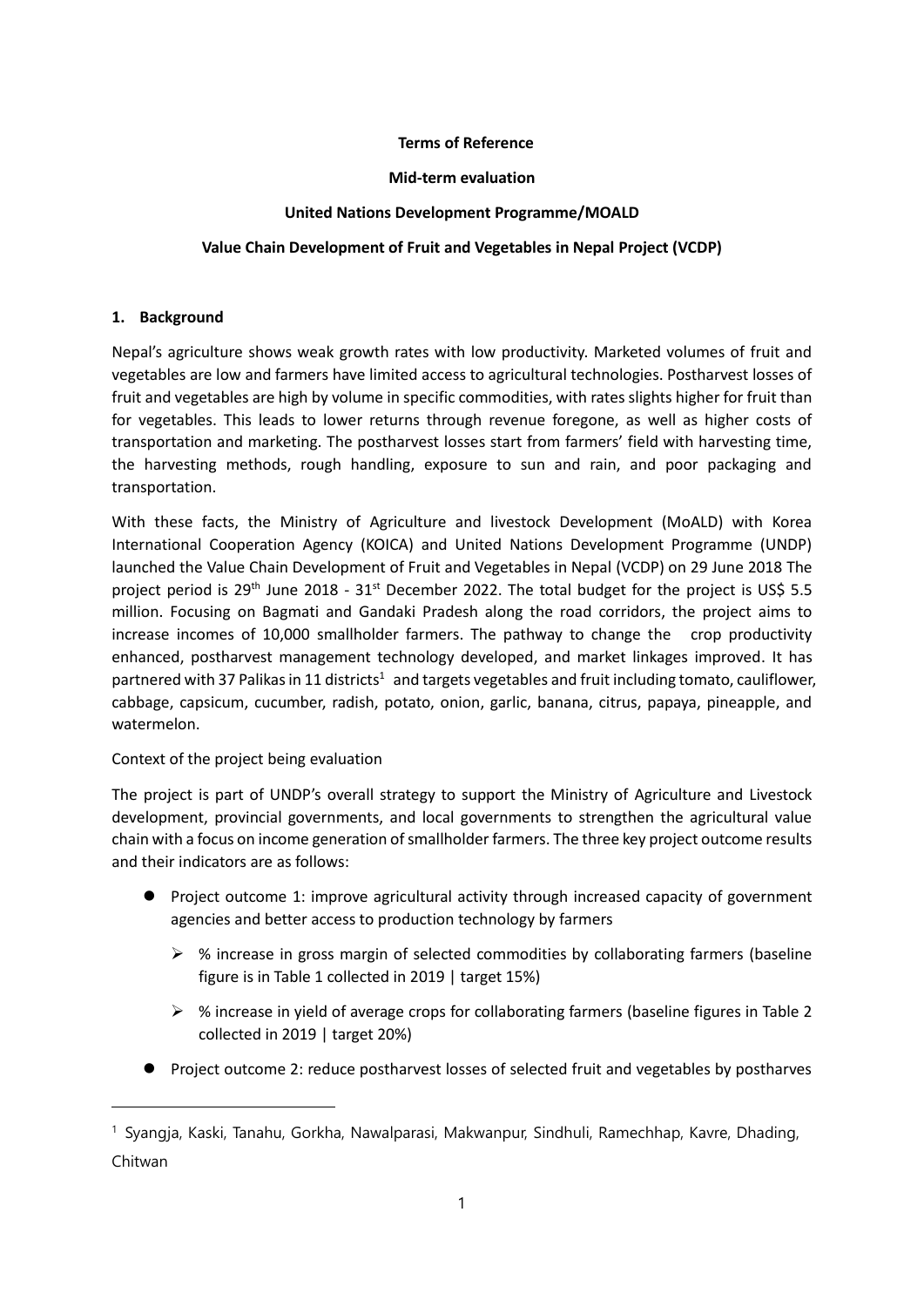t technology development

- $\triangleright$  % decrease in postharvest losses occurring from farm to collection centre and wholesale markets by volume (baseline vegetables 20.7%, fruit 26.3% collected in 2019 | target 5%p)
- ⚫ Project outcome 3: better market linkage at local level

% increase in the volume of selected commodities traded at collaborating collection centres and satellite markets (baseline 2,747 MT collected in 2019 | target 40% increase).

Since the launch to date, the project identified 185 pocket areas, 7,000 farmers, 30 cooperatives and market centers, and 37 Palikas of 11 districts for technical assistance. A series of extension service were provided to extension workers, Junior Technicians, agrovets, and lead farmers through on site visit, group meeting, and farm demonstration. The project provided input support and access to finance to farmers through palika and cooperatives. Postharvest technologies have been validated or developed in collaboration with the Nepal Agricultural Research Council. The project contributed to improved market access by building collection centres, procuring mini trucks, and making low cost cold storages. Since the new federal structure came into effect when the project was launched, it also supported the stable operationalization of the new government system in the agriculture sector. VCDP specifically provided financial and technical assistance in equipping human resources in need at Palikas, and organized orientation workshops to clarify the roles and responsibilities of local governments for agriculture extension service.

| PROJECT/OUTCOME INFORMATION      |                                                                                                                                                                                                                                                                                                                                                                                                                                                                                                       |                    |  |
|----------------------------------|-------------------------------------------------------------------------------------------------------------------------------------------------------------------------------------------------------------------------------------------------------------------------------------------------------------------------------------------------------------------------------------------------------------------------------------------------------------------------------------------------------|--------------------|--|
| Project/outcome title            | Value Chain Development of Fruit and Vegetables in<br>Nepal (VCDP)                                                                                                                                                                                                                                                                                                                                                                                                                                    |                    |  |
| <b>Atlas ID</b>                  | 0095359                                                                                                                                                                                                                                                                                                                                                                                                                                                                                               |                    |  |
| Corporate outcome and ou<br>tput | UNDAF/CPD Outcome:<br>Outcome 1: By 2022, impoverished, especially economically<br>vulnerable, unemployed and under-employed and vulnerable<br>people, have increased access to sustainable livelihoods, safe<br>and decent employment and income opportunities.<br>UNDAF/CPD Output:<br>Outcome 1.1: Policy, institutional and capacity development<br>solutions lead to improved disaster and climate resilient<br>livelihoods, productive employment and increased productivity<br>in rural areas. |                    |  |
| <b>Country</b>                   | <b>Nepal</b>                                                                                                                                                                                                                                                                                                                                                                                                                                                                                          |                    |  |
| <b>Region</b>                    | <b>Asia Pacific</b>                                                                                                                                                                                                                                                                                                                                                                                                                                                                                   |                    |  |
| Date project document sig<br>ned | 29 June 2018                                                                                                                                                                                                                                                                                                                                                                                                                                                                                          |                    |  |
|                                  | <b>Start</b>                                                                                                                                                                                                                                                                                                                                                                                                                                                                                          | <b>Planned</b> end |  |
| <b>Project dates</b>             | 29 June 2018                                                                                                                                                                                                                                                                                                                                                                                                                                                                                          | 31 December 2022   |  |
| <b>Project budget</b>            | \$5.5m                                                                                                                                                                                                                                                                                                                                                                                                                                                                                                |                    |  |
| Project expenditure at the       | \$                                                                                                                                                                                                                                                                                                                                                                                                                                                                                                    |                    |  |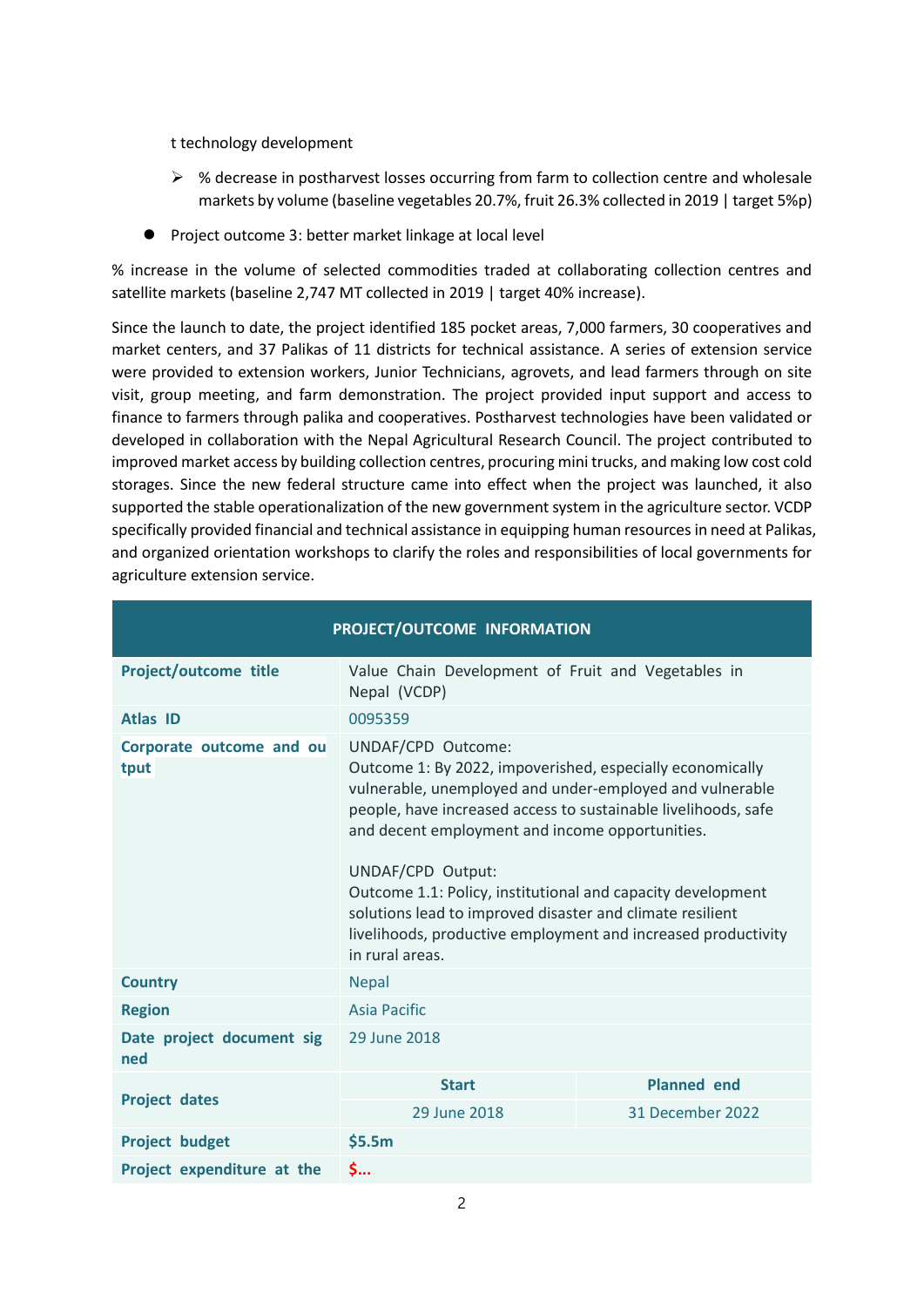| time of evaluation    |                                                          |
|-----------------------|----------------------------------------------------------|
| <b>Funding source</b> | KOICA: \$5m<br><b>UNDP: \$0.5m</b>                       |
| Implementing party    | <b>Ministry of Agriculture and livestock Development</b> |

#### **COVID-19 Context**

As of 5 November 2020, Nepal has confirmed 185,974 cases of COVID-19 of which 148,408 are recovered and 1,052 are died. The COVID-19 pandemic in Nepal has given socio-economic consequences. The GDP is expected to decrease from 7.1 percent to 5.3 percent in the 2019/2020 fiscal year. There is an unprecedented level of reverse migration of Nepali migrants. Considering that one third of 2018 GDP was from remittance, the economic downturn cannot be avoided. Without sufficient job supply and social assistance system to absorb those migrant returnees back to the national economy, it will also magnify the socio-economic risks.

With a high proportion of Nepal's food requirements filled by imports, shocks to the inflow of food c ommodities could have effects on food security. Advance estimates of wheat production in Nepal using the Craft methodology show an increase of about one percent from last year, driven by favorable rainfall during planting and maturity season in December to February. The curr ent period marks the start of the wheat harvest, but restricted physical mobility and absenc e or shortage of daily agricultural wage labor could impact the activity.

After the pandemic outbreak, the project reviewed the annual work plan and initiated COVI D-19 relief and recovery activities. It reviewed reports of loss assessment in the agriculture sector during the crisis; mobilized Farmer Relief Fund to collaborating Palikas to ensure the provision of minimum production support to farmers; facilitated transportation and marketing function at local level so that agricultural produces are traded; assisted 7 Palikas in providi ng agribusiness startup support to migrant returnees and youths; and procured protective an d safety materials for 37 Palikas and 13 cooperatives. As farmers growing a wide range of c ommodities suffer from the unprecedented crisis, the project extended its technical assistanc e to a group of vegetable commodities wider than target ones.

#### **2. Evaluation purpose, scope and objectives**

The overall objective of the mid-term evaluation is to assess the results and approaches of the project interventions from the start to date. It will identify and document the achievement of the project interventions, challenges, lessons learnt and best practices. It should assess the progress against the baseline data and propose what has achieved and what needs more attention. Results will be assessed against project output targets and project's contribution to a higher level of outcome results. The findings of the evaluation will provide guidance for the way forward for the future course of action for the remaining project years in consideration of the COVID-19 situation.

Specifically, the objectives are:

• To ascertain the achievements of the project and its relevancy, effectiveness, efficiency,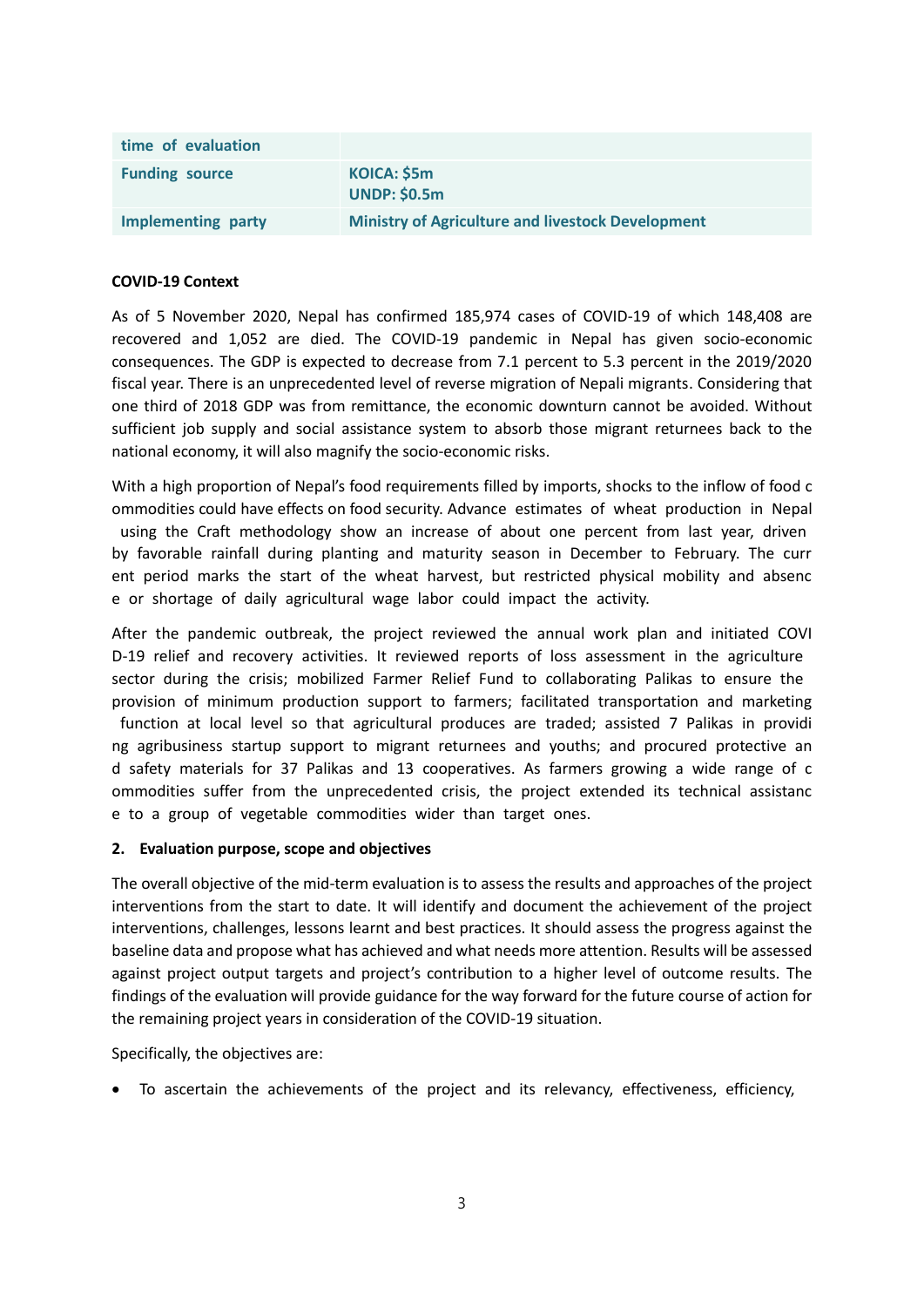sustainability and impact including synergies with other government-led initiatives<sup>2</sup> and UNDP support efforts (coherence).

- To assess the effectiveness of the project activities provided to smallholder farmers and local partners such as Palikas, cooperatives, and local service providers in increasing incomes and strengthening the horticultural value chain
- To assess engagement of local partners such as Palikas, NARC, Cooperatives, agribusiness association, and other actors along the value chain in the project, and their understanding, including financial and other commitment for sustainability of activities
- To review and assess the risks and opportunities (in terms of resource mobilization, synergy and areas of interventions) for future
- To assess the effectiveness and efficiency of the fund flow mechanism (Letter of Agreement and Value Chain Grants)
- To suggest amendments in project activities and working modalities, if needed, for the better contribution to the beneficiaries considering the context of federalization
- To appraise the recently repurposing response to COVID-19 affected vulnerable extension workers, farmers, cooperatives, and other actors along the value chain to continue the production, postharvest management and market support

## **3. Scope of work**

The evaluation should assess the relevance, effectiveness, coherence, efficiency, impact and sustainability of the project interventions in project sites between July 2018 and December 2020. In addition, the evaluation should indicate if the achieved results are in the right direction towards contributing to strengthening the value chains and increasing incomes of smallholder farmers in the project areas or would require to change the course of direction in order to achieve the expected outcome . The evaluation should cover but not limited to the following areas.

- Relevance of the project: review the progress against project outputs and contribution to outcome level results as defined in the project's theory of change and ascertain whether assumptions and risks remain valid. Identify any other intended or unintended, positive, or negative, results.
- Effectiveness and efficiency of implementation approaches: review project's technical as well as operational approaches and deliverables, quality of results and their impact, alignment with national priorities and responding to the needs of the stakeholders; covering the results achieved, the partnerships established, as well as issues of capacity;
- Review the project's approaches in general including mainstreaming of gender equality and social inclusion, with focus on women and marginalized groups.
- Review and assess the sustainability of the results and risks and opportunities (in terms of resource mobilization, synergy and areas of interventions) related to future interventions.
- Review external factors beyond the control of the project that have affected it negatively or positively.
- Review planning, management, monitoring and quality assurance mechanisms for the delivery of the project interventions.

<sup>2</sup> Example is the Prime Minister Agriculture Modernization Project.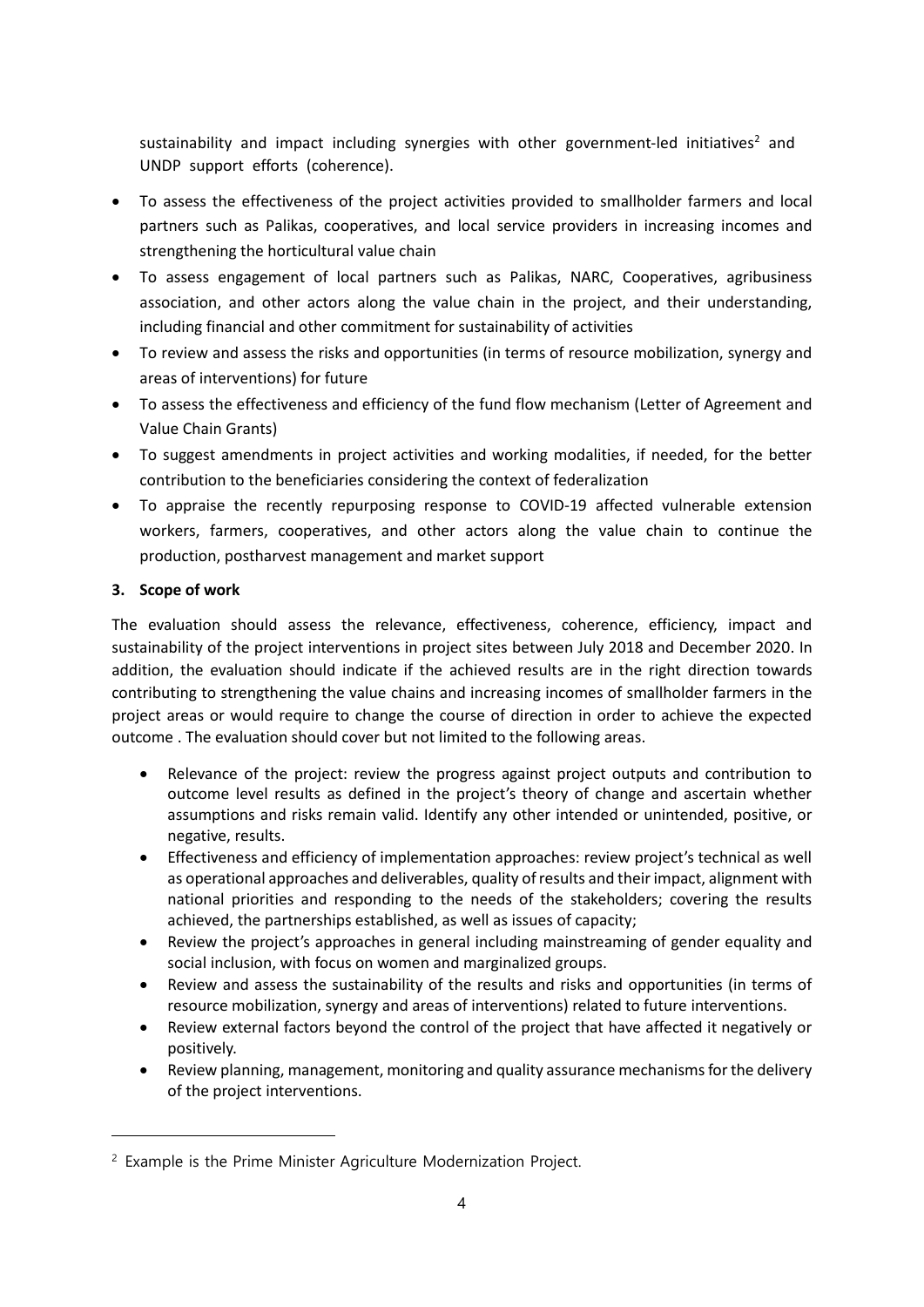- Review coordination and communication processes and mechanisms with the stakeholders.
- Track progress made as per baseline indicators.
- Review how the implementation of project interventions may have been impacted by COVID-19 and how the reprogramming for immediate response be effective and appropriate to respond the pandemic.

### **4. Evaluation criteria and key questions**

The evaluation will follow the Organization of Economic Cooperation Development (OECD) Development Assistance Committee (DAC)'s evaluation criteria – relevance, coherence, effectiveness, efficiency, impact and sustainability. Partnership, Gender Empowerment and Social Inclusion (GESI) and human rights will be added as cross cutting criteria. The guiding questions outlined below should be further refined by the consultant and agreed with UNDP before commencement of the evaluation.

## **Key Questions**

- *i. Relevance* 
	- How relevant were the overall design and approaches of the project?
	- To what extent the project was able to address the needs and priorities of the target groups and communities in the crisis context and changing conditions? To assess whether the results achieved had a differentiated impact on women and other vulnerable groups?
	- To what extent did the project contribute to the national policies and strategies such as Agriculture Development Strategy?
	- To what extent were the output level results achieved and how did the project contribute to project outcomes? Does the project contribute to the outcome and output of the UNDP Country Programme Document? Were there any unintended positive or negative results?
	- To what extent the reprogramming of project activities for immediate COVID-19 response are relevant to meet the local needs?

## *ii. Effectiveness*

- To what extent the project activities were delivered effectively in terms of quality, quantity and timing?
- What are the key internal and external factors (success & failure factors) that have contributed, affected, or impeded the achievements, and how the project and the partner have managed these factors?
- To what extent have monitoring arrangements been effective and supported adaptive management? What were the lessons and how were feedback/learning incorporated in the subsequent process of planning and implementation?
- How effective has the project been in enhancing the capacity of local partners to create enabling environment for value chain development?
- To what extent did the project contribute to the UNDP Country Programme Document outcome and outputs, the SDGs, the UNDP Strategic Plan and national development priorities such as Agriculture Development Strategy?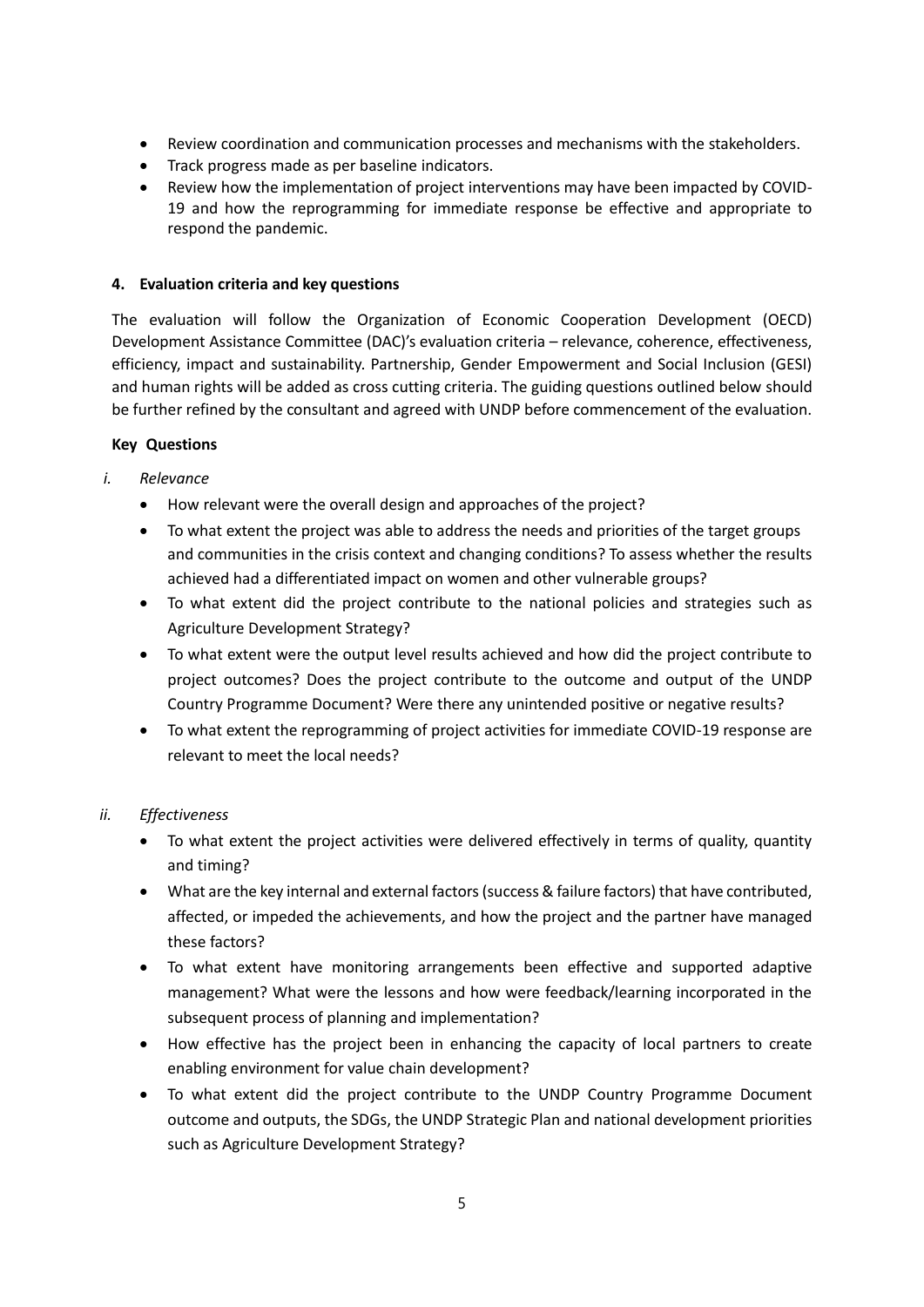- To what extent the project was successful to create employment and income opportunities to the local people?
- How effective was the project in ensuring that concerns around GESI were integrated in its approach?

### *iii. Coherence*

- How well the intervention fit in changed context?
- To what extent the intervention is coherence with Government's policies
- To what extent the intervention addressed the synergies and interlinkages with other interventions carried out by UNDP or Government of Nepal? (internal coherence)
- To what extent the intervention was consistence with other actor's interventions in the same context or adding value to avoid duplication of the efforts? (External coherence)

## *iv. Efficiency*

- How efficiently were the resources including human, material and financial resources used to achieve the results in a timely manner?
- To what extent the fund flow mechanism (Letter of Agreement, Low Value Grant or Value Chain Grant) has been appropriate and efficient mechanism to leverage the resources to community?
- To what extent was the existing project management structure appropriate and efficient in generating the expected results?
- To what extent has the project implementation strategy and its execution been efficient and cost-effective?

## *v. Sustainability*

- To what extent are the benefits of the projects likely to be sustained after the completion of this project?
- What are the key factors that will require attention in order to improve prospects of sustainability of Project outcomes and the potential for replication of the approach?
- How were capacities strengthened at the individual and organizational level (including contributing factors and constraints)?
- What could be done to strengthen exit strategies and sustainability of the project?

## *vi. Impact -*

- To what extent the project outputs were achieved and contribution to outcome level results?
- To what extent can the program contribute to resilient and inclusive economic recovery through support to production, postharvest loss management, and market linkage?
- To what extent has the support enabled citizen's trust in local government and its systems, particularly those of women.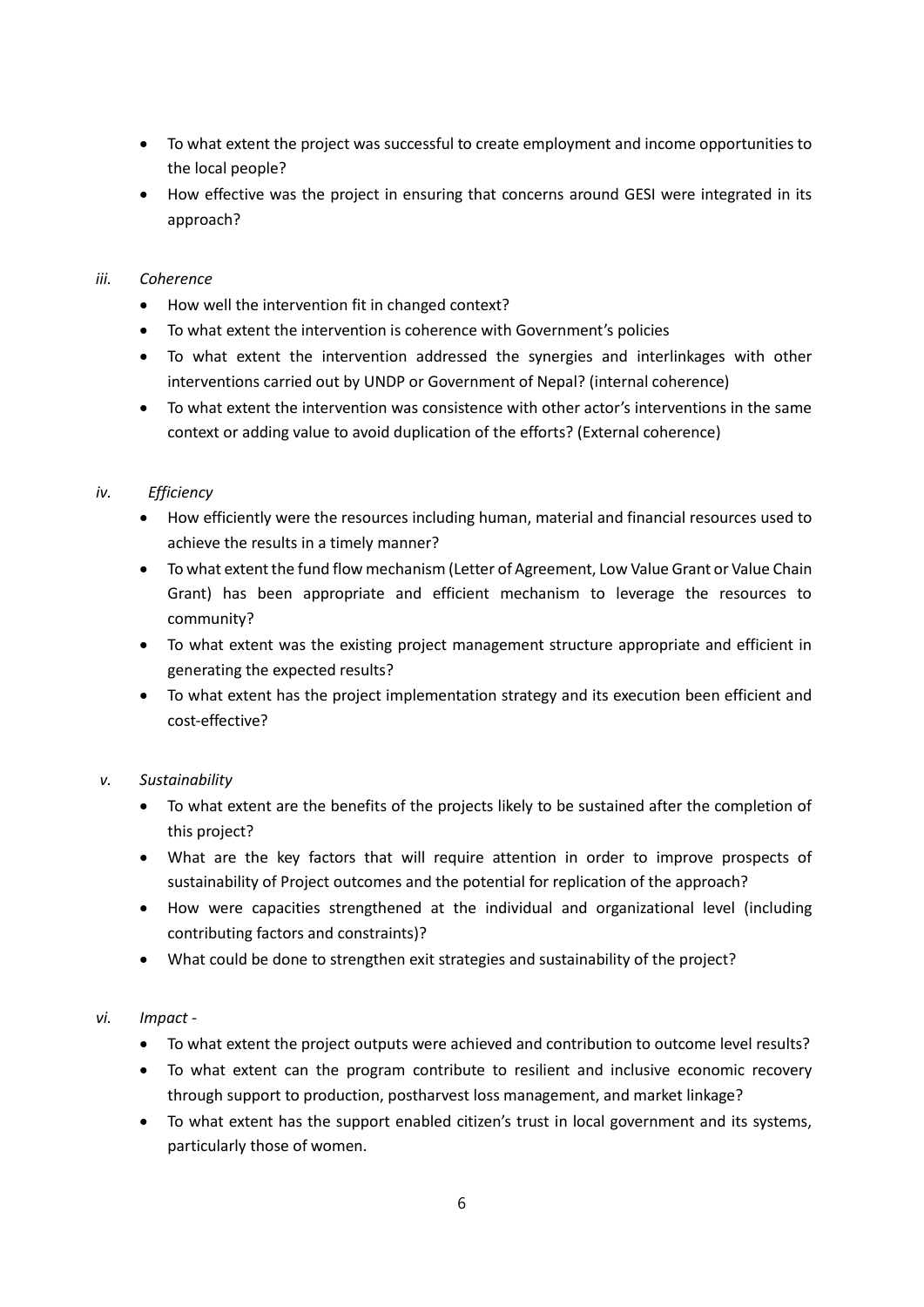### *vii. Partnership:*

- How the partnerships affected in the project achievement, and how might this be built upon in the future?
- Have the ways of working with the partner and the support to the partner been effective and did they contribute to the project's achievements?
- How does partnership with local partners including palikas, cooperatives, farmers' association and other actors along the value chain? Does it create synergies or difficulties? What type of partnership building mechanism is necessary for future partnership?

## *viii. Gender equality and Social Inclusion*

- To what extent have issues of gender and marginalized groups been addressed in the design, implementation and monitoring of the project?
- To what extent the project approach was effective in promoting gender equality and social inclusion - particularly focusing on women and socially disadvantaged groups?
- To what extent has the project promoted positive changes of women and marginalized group? Were there any unintended effects?

## *ix. Human rights*

- To what extent have Dalit, ethnic minorities, women and other disadvantaged and marginalized groups benefitted from the work of the project and with what impact?
- To what extent have project integrated Human Rights based approach in the design, implementation and monitoring of the project? Have the resources been used in an efficient way to address Human Rights in the implementation (e.g. participation of targeted stakeholders, collection of disaggregated data, etc.)?

## **5. Methodology**

The consulting firm should propose a detail methodological framework in the inception report. The study should undertake a quantitative and qualitative assessment. The study will assess the progress against baseline value of indicators to compare results in the given period of time. The firm will be responsible for designing and conducting the evaluation including proposing appropriate methodology, designing tools, developing questionnaires, and other instruments for data collection and analysis. The consultant is responsible, but not limited to:

- Desk study and review of all relevant project documentation including project document, annual work plans, project progress reports, progress against output and other results indicators with baseline value, quarterly progress reports, annual project reports, minutes of the Project Board, and financial statements
- In depth interviews to gather primary data from key stakeholders using a structured methodology
- Focus Group discussion/consultation with project beneficiaries and other stakeholders like UNDP Country Office, Project team, Ministry of Agriculture and Livestock Development,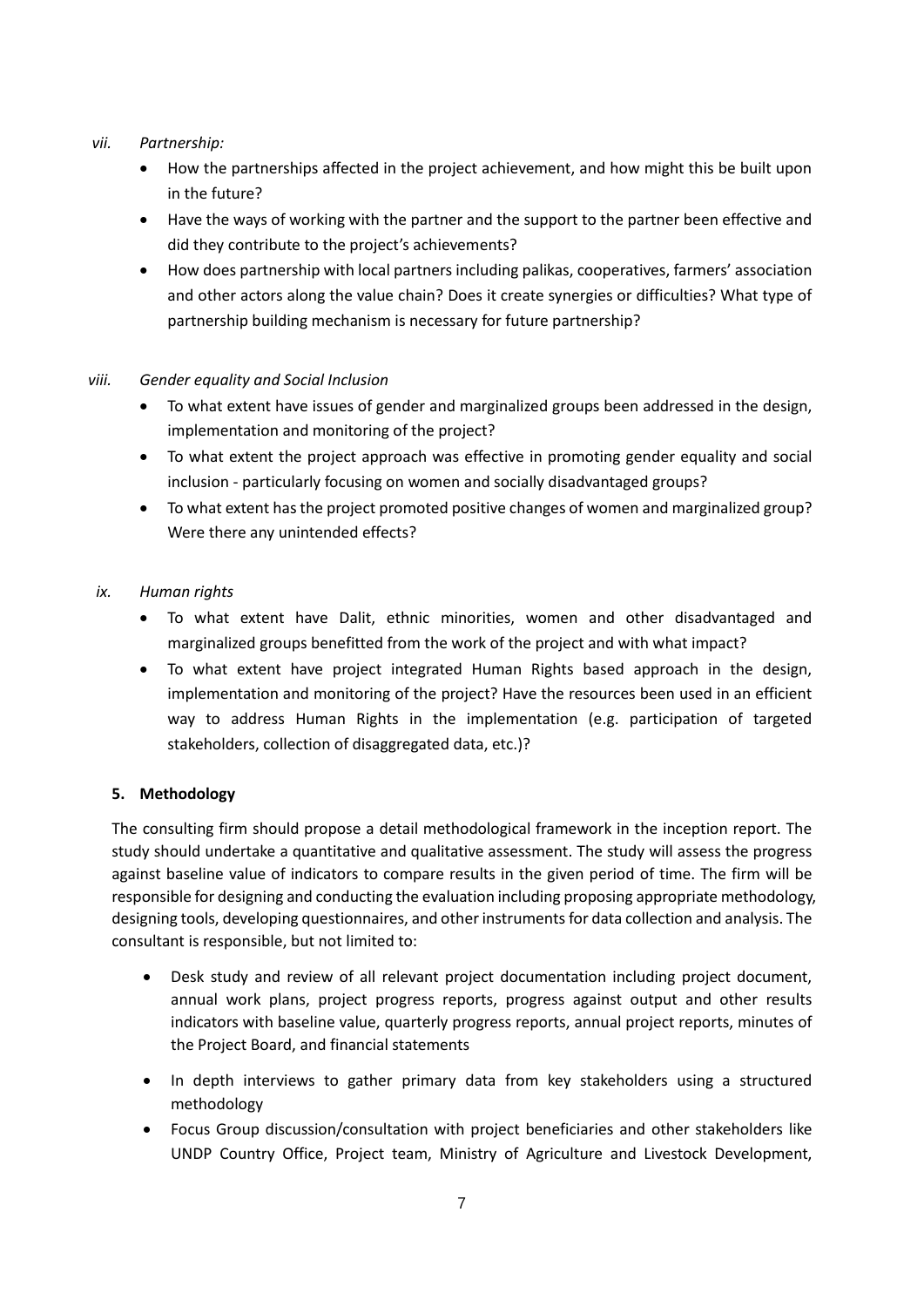KOICA, Nepal Agricultural Research Council, local partners along the value chain such as Palikas, cooperative, and market centres in project areas.

- Field observations, interactions, interviewed (structured, semi-structured), and consultation with project beneficiaries. The evaluator will carry-out necessary field visits using checklists which have been pre-approved by the office as part of the Inception Report and ensuring that all beneficiaries are adequately covered.
- Sample survey should be conducted with a reasonable and statistically meaningful sample size in each project areas and crops. Farmers, cooperative members, market operators, and local traders should be interviewed.
- Briefing and debriefing sessions will be organized.
- The evaluator should ensure triangulation of various data sources to maximize the validity and reliability of the data. Analysis leading to evaluate judgement should be clearly spelled out. The limitations of the methodological framework should be also spelled out in the review reports.
- In addition, any necessary methodologies for ensuring that the evaluation addresses the needs of vulnerable groups as identified in the project document, employs a rights-based approach and takes questions around gender into consideration.

#### **6. Evaluation products (key deliverables)**

The firm should submit the following deliverables in line with IEO's guidelines:

- Inception report detailing the reviewer's understanding of what is being evaluated, why it is being evaluated, and how it will be evaluated. The report shall include a proposed schedule of tasks, evaluation tools, activities, report structure and deliverables. Inception report must demonstrate whether the evaluator's have the same understanding of the Theory of Change as the CO; Inception report should include specific questions to be posed to the stakeholders under each of the evaluation categories
- Evaluation matrix that includes key criteria, indicators, and questions to capture and assess them.
- Evaluation debriefing immediately after completion of data collection, the evaluator should provide preliminary debriefing and findings to UNDP.
- Draft evaluation report for review and comments.
- Final report along with clean data within stipulated timeline with sufficient detail and quality by incorporating feedback from the concerned reviewers.

#### **7. Evaluation team composition and required competencies**

The contracted organization and its relevant staff members should comprise of reasonable number of experts having proven track record in designing and conducting evaluation, socio-economic research, baseline studies. The proposed team should have a good depth of understanding of value chains, with expertise in agriculture interventions in horticulture, extension services, and postharvest management. Moreover, they should be technically sound for conducting evaluation independently. They should possess significant experience conducting evaluation or research in the Nepalese context. Furthermore, the team should comprise members with significant technical experience in monitoring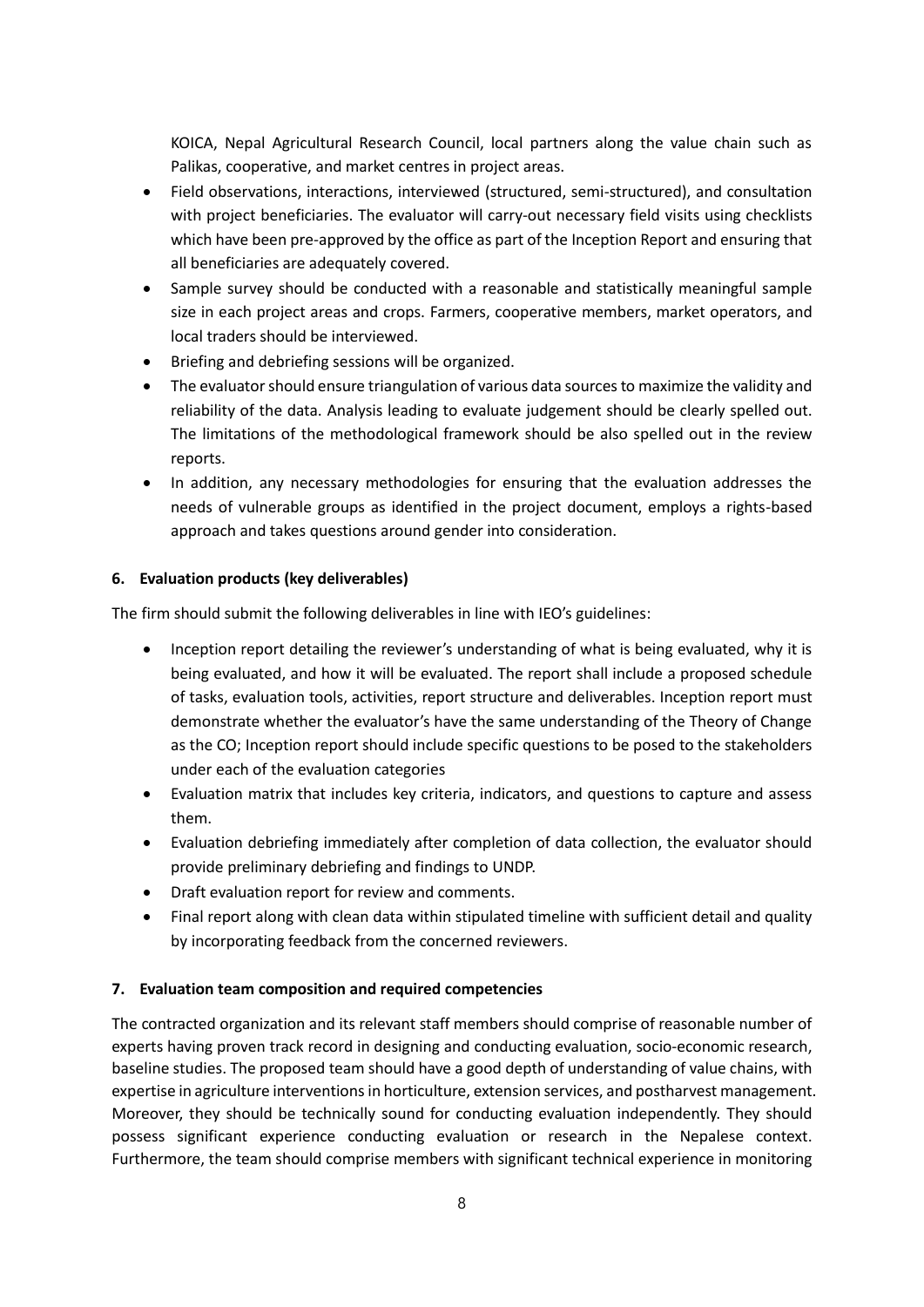and evaluation and project management. The contracted organization should have the capacity to deliver quality services in a timely, professional manner. The project team should have excellent oral and written fluency in English and Nepali.

It is advised that following experts be made available for the study.

- Team leader– 1
- $\bullet$  Horticulture expert  $-1$
- Agriculture economist  $-1$
- GESI expert-1
- Data analyst (part time as needed)  $-1$
- Enumerators as needed

| Position               | Qualification                                                     | Experience                                                                                                                                                                                                                                                                                                                                                                                                                                                                                                                                                                                                                                                                                                                                                                                                                                                                                                                                                                                                                                                                                       |
|------------------------|-------------------------------------------------------------------|--------------------------------------------------------------------------------------------------------------------------------------------------------------------------------------------------------------------------------------------------------------------------------------------------------------------------------------------------------------------------------------------------------------------------------------------------------------------------------------------------------------------------------------------------------------------------------------------------------------------------------------------------------------------------------------------------------------------------------------------------------------------------------------------------------------------------------------------------------------------------------------------------------------------------------------------------------------------------------------------------------------------------------------------------------------------------------------------------|
| Team leader            | At least Master's<br>degree in agriculture<br>related discipline. | 10 years of professional experience in designing<br>and conducting rigorous project assessments<br>with both desk and field research for agriculture<br>projects in Nepal<br>Demonstrated experience working in national<br>$\bullet$<br>governments, INGOs, donors, communities, and<br>diverse stakeholder groups<br>At least 5 listed projects undertaking similar<br>$\bullet$<br>assignments with description of work and<br>specific roles<br>Demonstrated knowledge of value chain on<br>$\bullet$<br>agriculture commodities<br>Proof of experience in applying or engaging in<br>٠<br>community participatory approaches. Strong<br>knowledge of federalization and proof of<br>experience working with local governments.<br>Demonstrated experience leading field and/or<br>٠<br>research teams<br>Experience working in monitoring and<br>٠<br>evaluation Strong understanding on gender<br>empowerment and social inclusion and human<br>rights-based approach.<br>Strong understanding of and experience<br>working with Government Projects and UN<br>agencies in Nepal desirable |
| Horticulture<br>expert | Master's degree in<br>Horticulture                                | 8 years of professional experience<br>$\bullet$<br>At least 3 listed projects undertaking similar<br>$\bullet$<br>assignments with description of work and<br>specific roles<br>Demonstrated knowledge of horticulture and<br>٠<br>value chain<br>Proof of experience in applying or engaging in<br>community participatory approaches                                                                                                                                                                                                                                                                                                                                                                                                                                                                                                                                                                                                                                                                                                                                                           |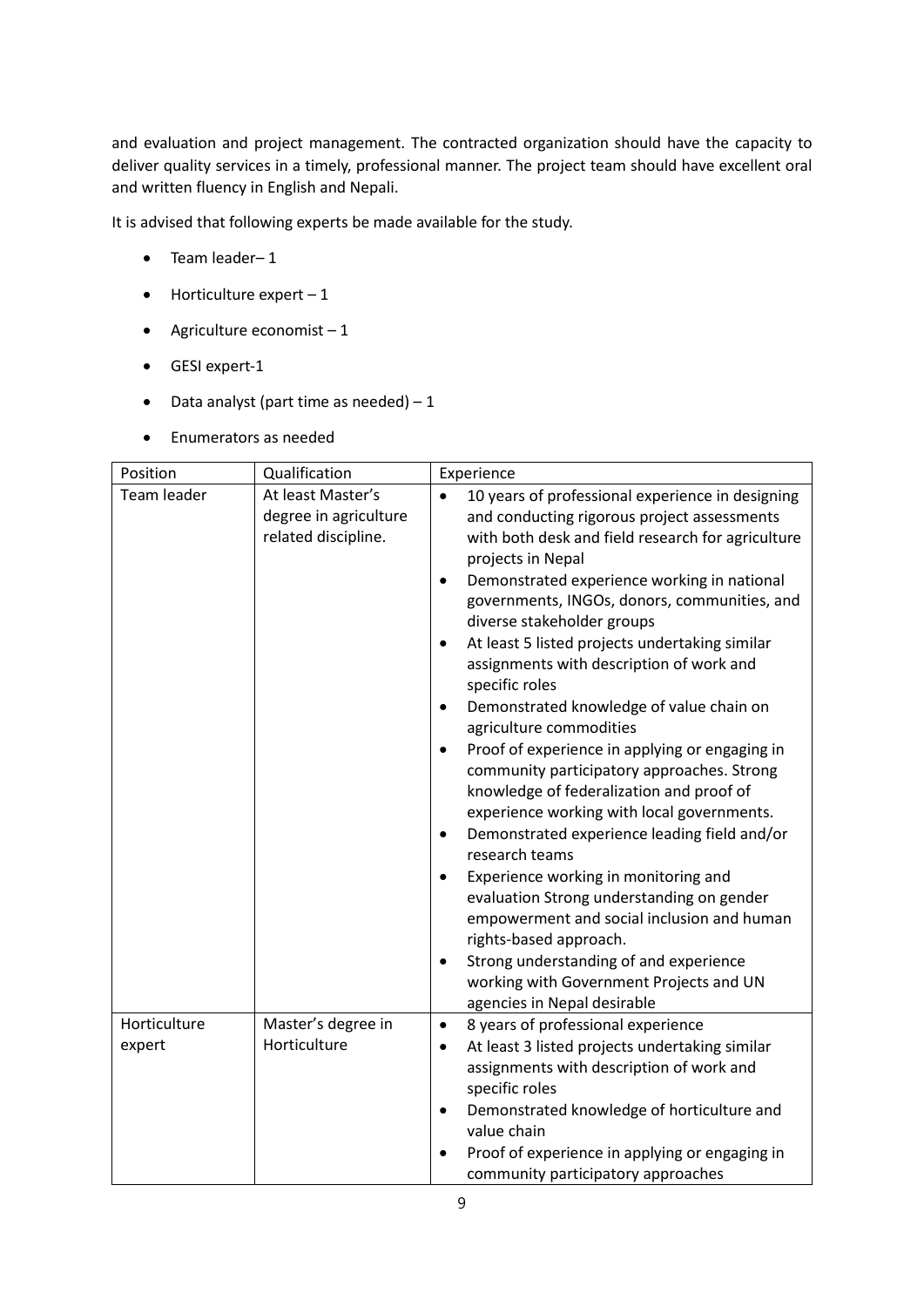| Agriculture<br>economist              | Master's degree in<br>agricultural economics<br>(preferably, marketing<br>and value chain)                                             | 8 years of professional experience<br>$\bullet$<br>At least 3 listed projects undertaking similar<br>$\bullet$<br>assignments with description of work and<br>specific roles<br>Demonstrated knowledge of agriculture<br>economics and value chain development<br>Proof of experience in applying or engaging in<br>community participatory approaches                    |
|---------------------------------------|----------------------------------------------------------------------------------------------------------------------------------------|---------------------------------------------------------------------------------------------------------------------------------------------------------------------------------------------------------------------------------------------------------------------------------------------------------------------------------------------------------------------------|
| <b>GESI</b> expert                    | Master's<br>At<br>least<br>Gender<br>degree<br>in<br>studies,<br>Sociology,<br>Development<br>studies<br>other<br>or<br>relevant field | At least 5 years of professional experience in<br>$\bullet$<br>gender and inclusion-sensitive programming<br>Conducting similar assignments of at least 3<br>$\bullet$<br>projects<br>Knowledge of agriculture economics and value<br>٠<br>chain development<br>Knowledge of gender sensitive evaluaiton                                                                  |
| Data analyst (part<br>time as needed) | Master degree on<br>statistics or economics<br>or biometrics                                                                           | 5 years of professional experience<br>$\bullet$<br>At least 3 listed projects undertaking similar<br>$\bullet$<br>assignments with description of work and<br>specific roles<br>Demonstrated knowledge of value chain on<br>agriculture commodities<br>Strong statistical skills and knowledge and<br>experience of using data management software<br>such as SPSS, STATA |
| Enumerators                           | B.Sc. in agriculture                                                                                                                   | Demonstrated knowledge of value chain on<br>$\bullet$<br>agriculture commodities<br>Experience in applying or engaging in data<br>collection                                                                                                                                                                                                                              |

## **8. Evaluation ethics**

The evaluation will be conducted in accordance with the principles outlined in the UN Evaluation Group 'Ethical Guidelines for Evaluation.' The consultations must safeguard the rights and confidentiality of information providers, interviewees, and stakeholders through measures to ensure compliance with legal and other relevant codes governing collection of data and reporting on data. The consultant must also ensure security of collected information beforehand and after the evaluation and protocols to ensure anonymity and confidentiality of sources of information where that is expected. The information knowledge and data gathered in the evaluation process must be also be solely used for the evaluation and not for other users without the express authorization of UNDP and partners. Consultations will be held to the highest ethical standards and are required to sign a Code of Conduct upon acceptance of the assignment.

#### **9. Management and implementation arrangement**

The principle responsibility for managing the evaluation resides with the UNDP Nepal. The UNDP Nepal will contract the research agency and will ensure the timely implementation of the evaluation. The team leader will directly report to Evaluation Manager i.e. Result-Based Management (RBM) Analyst for the assignment. The Evaluation Manager (RMB Analyst) will assure smooth, quality, and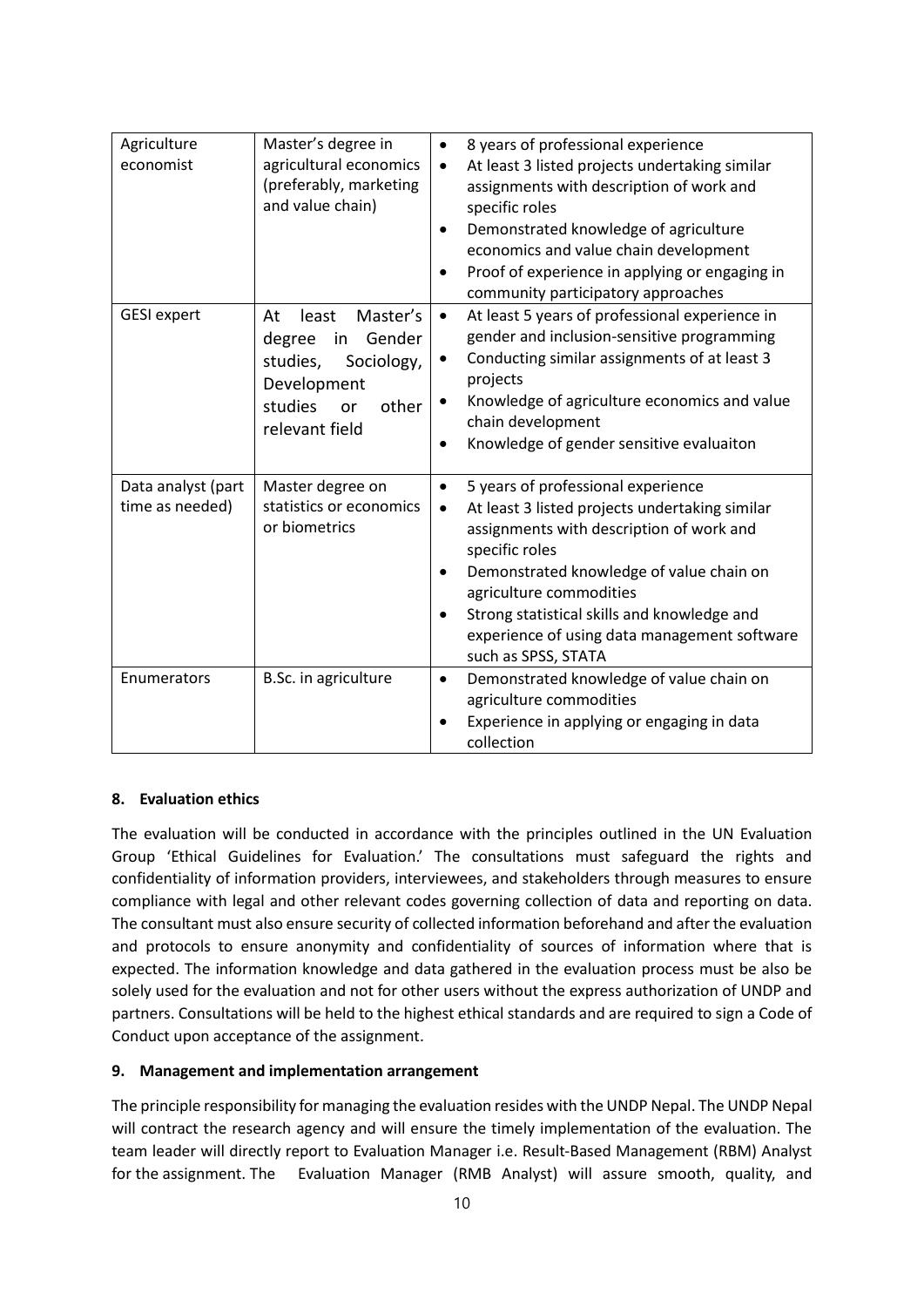independent implementation of the evaluation with needful guidance from UNDP senior management. The project team will provide required information for evaluation in leadership of Portfolio Manager. The project team will arrange all the field visits, stakeholder consultations and interviews as needed.

| Who (Responsible)                               | <b>What (Responsibilities)</b>                                                                                                                                                                                                                                                                                                                                                                                                                                                                                                                                                                                                                                                                    |
|-------------------------------------------------|---------------------------------------------------------------------------------------------------------------------------------------------------------------------------------------------------------------------------------------------------------------------------------------------------------------------------------------------------------------------------------------------------------------------------------------------------------------------------------------------------------------------------------------------------------------------------------------------------------------------------------------------------------------------------------------------------|
| Evaluation Manager/RBM<br>Analyst               | Assure smooth, quality and independent implementation<br>$\bullet$<br>of the evaluation with needful guidance from UNDP's<br>Senior Management.<br>Prepare and approve ToR and selection criteria.<br>٠<br>Hire the research agency by reviewing proposals and<br>$\bullet$<br>complete the recruitment process.<br>Ensure the independent implementation of the<br>٠<br>evaluation process.<br>Approve each steps of the evaluation<br>$\bullet$<br>Supervise, guide and provide feedback and comments to<br>$\bullet$<br>the evaluation consultants.<br>Ensure quality of the evaluation.<br>$\bullet$<br>Ensure the Management Response and action plans are<br>$\bullet$<br>fully implemented |
| Portfolio Manager- Inclusive<br>Economic Growth | Draft ToR to be reviewed and provided inputs to be<br>$\bullet$<br>finalized by the evaluation manager<br>Support in hiring the consultant<br>$\bullet$<br>Provide necessary information and coordination with<br>$\bullet$<br>different stakeholders including donor communities<br>Provide feedback and comments on draft report<br>$\bullet$<br>Prepare management response and action plan and<br>$\bullet$<br>follow up the implementation                                                                                                                                                                                                                                                   |
| Project Team (VCDP)                             | Provide required information, furnishing documents for<br>$\bullet$<br>review to the consultant team.<br>Logistic arrangement, such as for support in setting up<br>$\bullet$<br>stakeholder meetings, arranging field visits and<br>coordinating with the Government.                                                                                                                                                                                                                                                                                                                                                                                                                            |
| Evaluation team/Research<br>agency              | Review the relevant documents.<br>$\bullet$<br>Develop and submit a draft and final inception report<br>Conduct evaluation.<br>Maintain ethical considerations.<br>$\bullet$<br>Develop and submit a draft evaluation report<br>Organise meeting/consultation to discuss the draft report<br>Incorporate inputs and feedback in draft report<br>Submit final report with due consideration of quality and<br>effectiveness<br>Organise sharing of final evaluation report<br>$\bullet$                                                                                                                                                                                                            |
| Stakeholders                                    | Review draft report and provide feedback<br>٠<br>Participate in debriefing session and provide suggestions                                                                                                                                                                                                                                                                                                                                                                                                                                                                                                                                                                                        |

The details of the implementation arrangement are described in below table.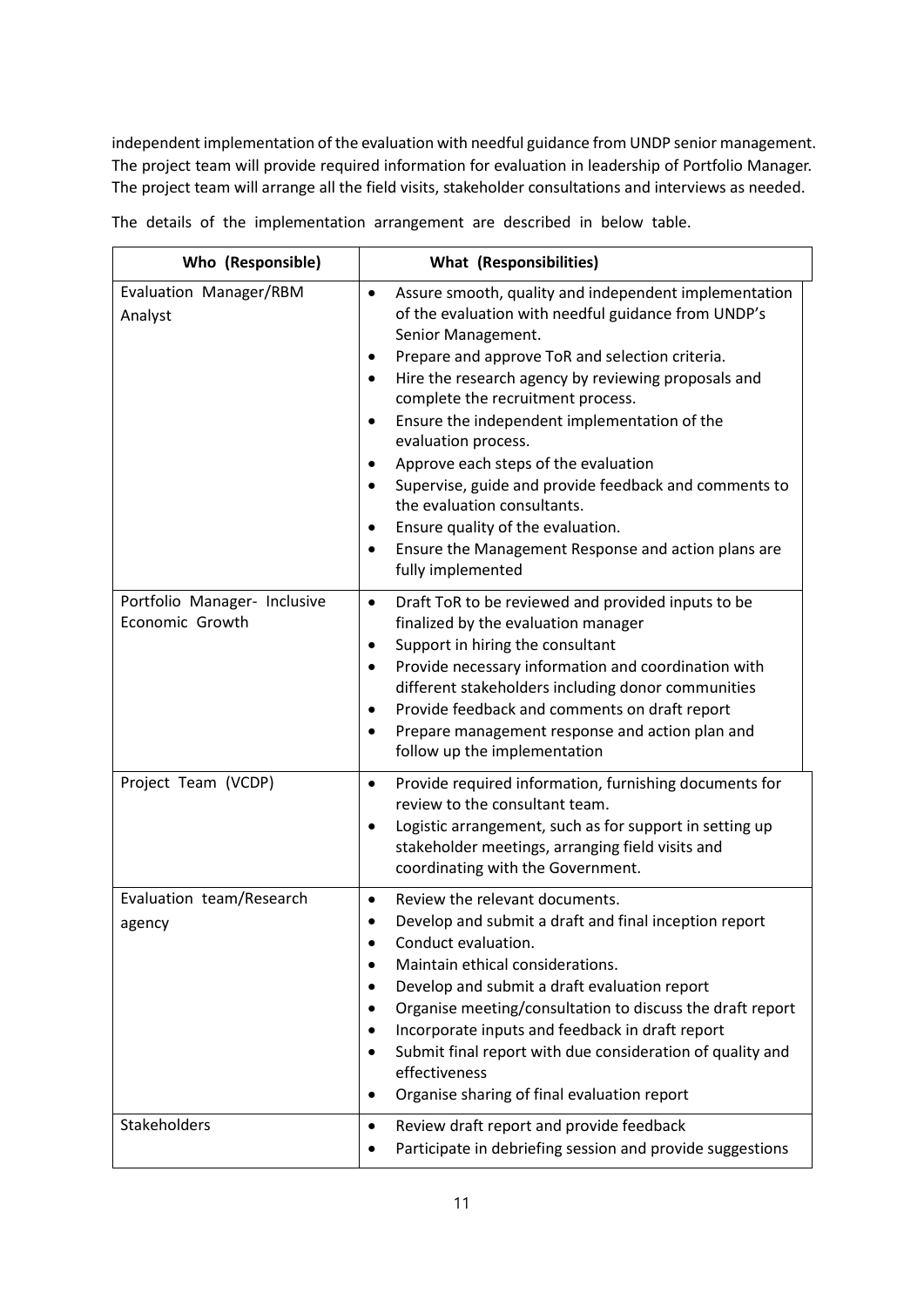The evaluators will be briefed by UNDP upon arrival on the objectives, purpose and output of the evaluation. An oral debriefing by the evaluator on the proposed work plan and meth odology will be done and approved prior to the commencement of the process.

The evaluation of VCDP will remain fully independent. The evaluators maintained all the co mmunication through the Evaluation Manager during the implementation of the evaluation. The Evaluation Manager should clear each step of the evaluation. Evaluation report must meet the requirements from the Independent Evaluation Office's guidelines which will be provided as part of the inception meeting.

Contractors will arrange mission wrap-up meeting with the stakeholders and noted comment from participants which will be incorporated in the final report.

The final report will be signed off by Deputy Resident Representative of UNDP Nepal.

#### **10. Timeframe for the evaluation**

The evaluation is expected to start in February 2021 for an estimated duration of 35 working days. The timeline for final report submission will be consulted with UNDP.

| <b>Planned Activities</b>               | Tentative w         | <b>Remarks</b>   | Payment        |
|-----------------------------------------|---------------------|------------------|----------------|
|                                         | orking days         |                  |                |
| Desk review and preparation of design   | 2 days              |                  |                |
| (home based)                            |                     |                  |                |
| Finalizing design, methods & inception  | 3 days              | UNDP needs atle  | 20% of the     |
| report and sharing with reference gro   |                     | ast 3 days to re | total contract |
| up for feedback (home based)            |                     | view and provide | cost           |
|                                         |                     | feedback on the  |                |
|                                         |                     | inception report |                |
| Stakeholders meetings, interviews (Virt | $20 \text{ days}^3$ |                  |                |
| ual and/or field base) and Household    |                     |                  |                |
| survey                                  |                     |                  |                |
| Analysis, preparation of draft report   | 5 days              |                  | 30% of the     |
| and shares for review                   |                     |                  | total contract |
|                                         |                     |                  | cost           |
| Presentation of findings for concerned  | 1 day               |                  |                |
| stakeholders                            |                     |                  |                |
| Incorporate suggestions and comments    | 4 days              | UNDP needs at    | 50% of the     |
| to finalize the report and submit final |                     | least 10 days to | total contract |
| report to UNDP                          |                     | review and       | cost           |
|                                         |                     | finalize the     |                |
|                                         |                     | report           |                |
| Total                                   | 35 days             |                  |                |

#### **11. Use of evaluation results**

The findings of the evaluation will be used to analyze the lessons learnt and provide way forward and actions to be taken in remaining period of the project. Therefore, the report shall provide critical

<sup>&</sup>lt;sup>3</sup> Field base interviews and consultation are strongly encouraged.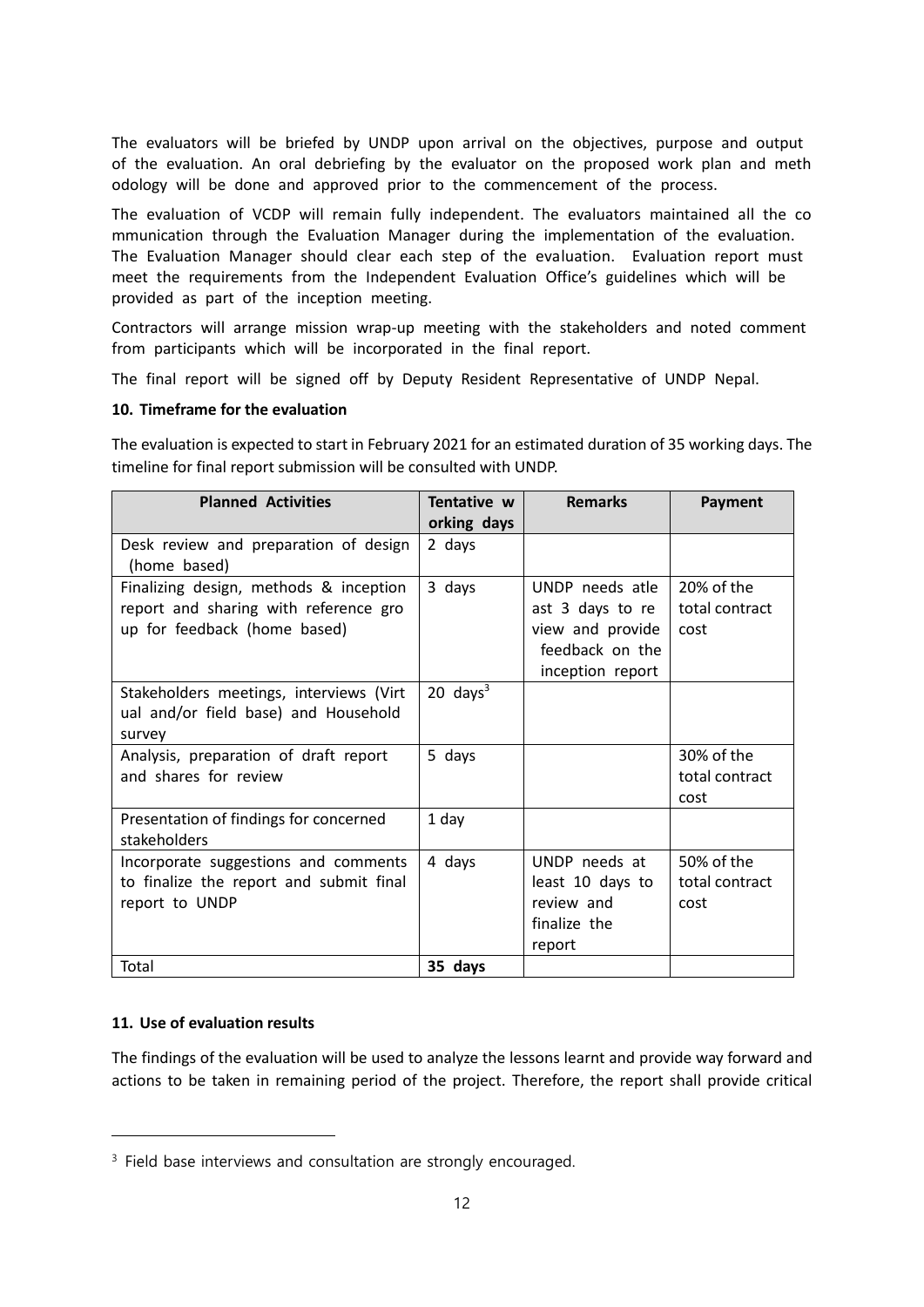findings and specific recommendations for remaining period of the project and future interventions.

# **12. Criteria for application selection**

| Summary of Technical Proposal Evaluation Forms     | Score Weight | Points<br>Obtainable |
|----------------------------------------------------|--------------|----------------------|
| Expertise of firm/Organization submitting proposal | 25%          | 250                  |
| Proposed Work Plan and Approach                    | 45%          | 450                  |
| Personnel                                          | 30%          | 300                  |
| Total                                              | 100%         | 1,000                |

| I. Expertise of firm / organization submitting proposal (Points obtainable 250<br>Points)                                                                                                                                                                                             | <b>Points</b> |
|---------------------------------------------------------------------------------------------------------------------------------------------------------------------------------------------------------------------------------------------------------------------------------------|---------------|
| 1.1 Reputation of organisation and Staff (Competence / Reliability)                                                                                                                                                                                                                   | 20            |
| 1.2 Litigation and Arbitration history                                                                                                                                                                                                                                                | 15            |
| 1.3 General organisational capability which is likely to affect implementation (i.e.<br>loose consortium, holding company or one firm, size of the firm / organisation,<br>strength of project management support e.g. project financing capacity and<br>project management controls) | 50            |
| 1.4 Extent to which any work would be subcontracted (subcontracting carries<br>additional risks which may affect project implementation, but properly done it<br>offers a chance to access specialized skills.                                                                        | 15            |
| 1.5 Quality assurance procedures, warranty                                                                                                                                                                                                                                            | 20            |
| Sub total (1.1 to 1.5)                                                                                                                                                                                                                                                                | 120           |
| 1.6 Relevance of:                                                                                                                                                                                                                                                                     |               |
| Specialized Knowledge                                                                                                                                                                                                                                                                 | 30            |
| Experience on Similar Programme / Projects                                                                                                                                                                                                                                            | 50            |
| Experience on Projects in the Region                                                                                                                                                                                                                                                  | 20            |
| Work for GoN/UNDP/ major multilateral/ or bilateral programmes                                                                                                                                                                                                                        | 30            |
| Sub Total for 1.6                                                                                                                                                                                                                                                                     | 130           |
| Total for Expertise of firm / organisation submitting proposal (I)                                                                                                                                                                                                                    | 250           |
| II. Proposed Plan and Approach (Points obtainable 450 points)                                                                                                                                                                                                                         |               |
| 2.1 To what degree does the Offeror understand the task?                                                                                                                                                                                                                              | 50            |
| 2.2 Have the important aspects of the task been addressed in sufficient detail?                                                                                                                                                                                                       | 30            |
| 2.3 Are the different components of the project adequately weighted relative to<br>one another?                                                                                                                                                                                       | 20            |
| 2.4 Is there evidence that the proposal been prepared based on an in-depth<br>understanding and prior knowledge of the project environment?                                                                                                                                           | 50            |
| 2.5 Is the conceptual framework adopted appropriate for the task?                                                                                                                                                                                                                     | 50            |
| 2.6 Is the scope of task well defined and does it correspond to the TOR?                                                                                                                                                                                                              | 100           |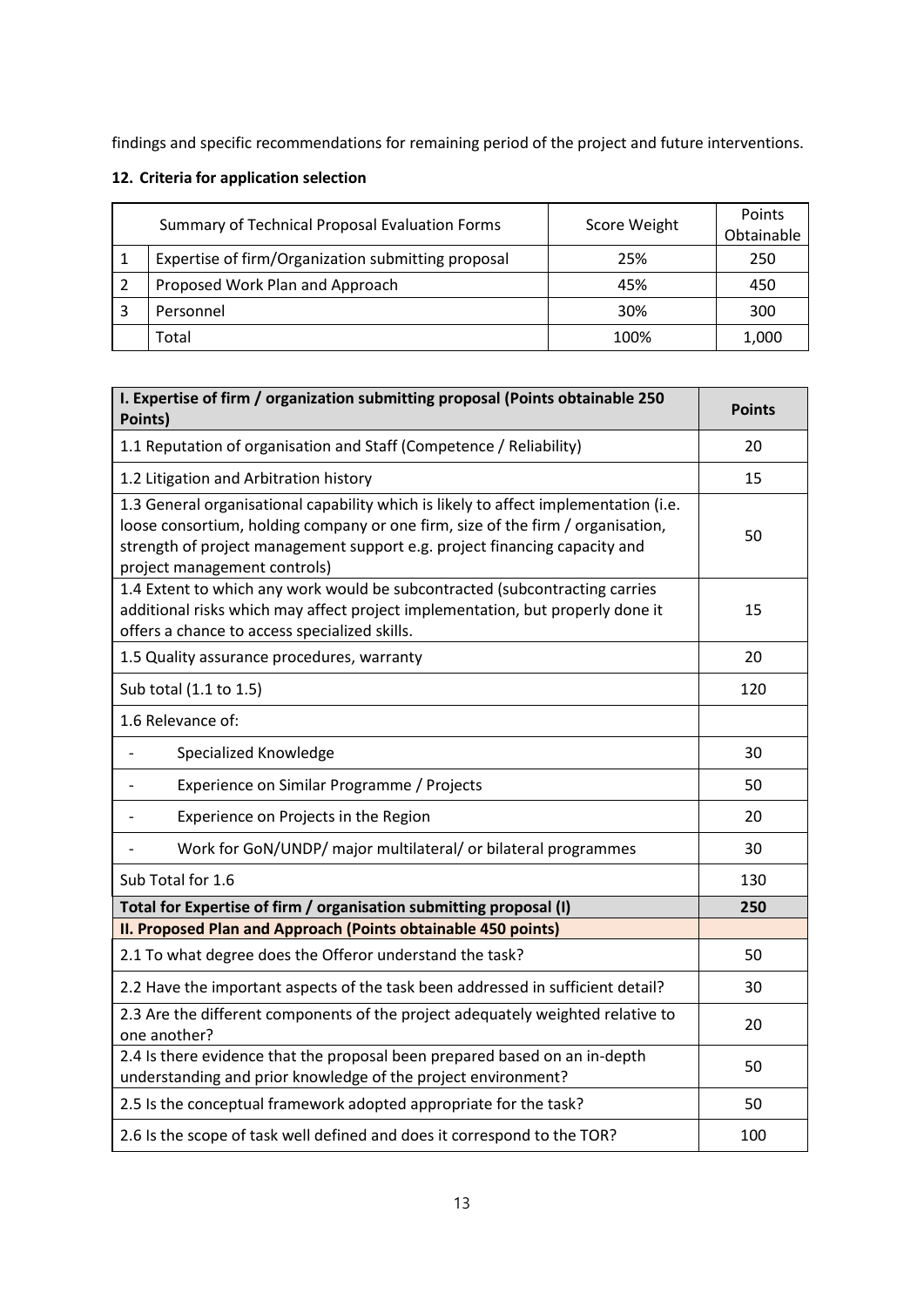| 2.7 Is the presentation clear and is the sequence of activities and the planning<br>logical, realistic and promise efficient implementation to the project? | 150 |
|-------------------------------------------------------------------------------------------------------------------------------------------------------------|-----|
| <b>Total for Proposed Work Plan and Approach (II)</b>                                                                                                       | 450 |
| III. Personnel (Points obtainable 300 Points)                                                                                                               |     |
| 3.1 Team Leader:                                                                                                                                            |     |
| Academic Qualification (Master's degree in agriculture relevant discipline. PhD<br>desirable)                                                               | 20  |
| Experience in designing and leading evaluation/research and project assessment<br>study for agricultural projects                                           | 25  |
| Extensive knowledge of value chain on agriculture commodities                                                                                               | 25  |
| Experience in working with national, sub-national and local government,<br>INGOs/donors, communities and diverse stakeholder groups                         | 20  |
| Understanding on gender empowerment and social inclusion and human rights<br>based approach                                                                 | 5   |
| Understanding of and experience working with UN agencies or government<br>projects                                                                          | 5   |
| Sub Total for Team Leader                                                                                                                                   | 100 |
| 3.2 Horticulture Expert                                                                                                                                     |     |
| Academic qualification (Master's degree in Horticulture)                                                                                                    | 15  |
| Extensive experience in undertaking similar assignments                                                                                                     | 15  |
| Demonstrated knowledge on horticulture and value chain                                                                                                      | 15  |
| Experience in applying community participatory approach                                                                                                     | 15  |
| Sub Total for Horticulture Expert                                                                                                                           | 60  |
| 3.3 Agriculture Economist                                                                                                                                   |     |
| General qualification (Master's degree in agricultural economics (preferably,<br>marketing and value chain))                                                | 15  |
| Extensive experience in undertaking similar assignments                                                                                                     | 15  |
| Demonstrated knowledge of agriculture economics and value chain development                                                                                 | 15  |
| Proof of experience in engaging community participatory approaches                                                                                          | 15  |
| Sub Total for Agriculture Economist                                                                                                                         | 60  |
| 3.4 GESI Expert                                                                                                                                             |     |
| General qualification (Master's degree in Gender studies, Sociology or any<br>development studies                                                           | 10  |
| Extensive experience in undertaking similar assignments                                                                                                     | 10  |
| Demonstrated knowledge of agriculture economics and value chain development                                                                                 | 10  |
| Knowledge of GESI sensitive evaluatin                                                                                                                       | 10  |
| Sub-total for GESI Expert                                                                                                                                   | 40  |
| 3.4 Data Analyst                                                                                                                                            |     |